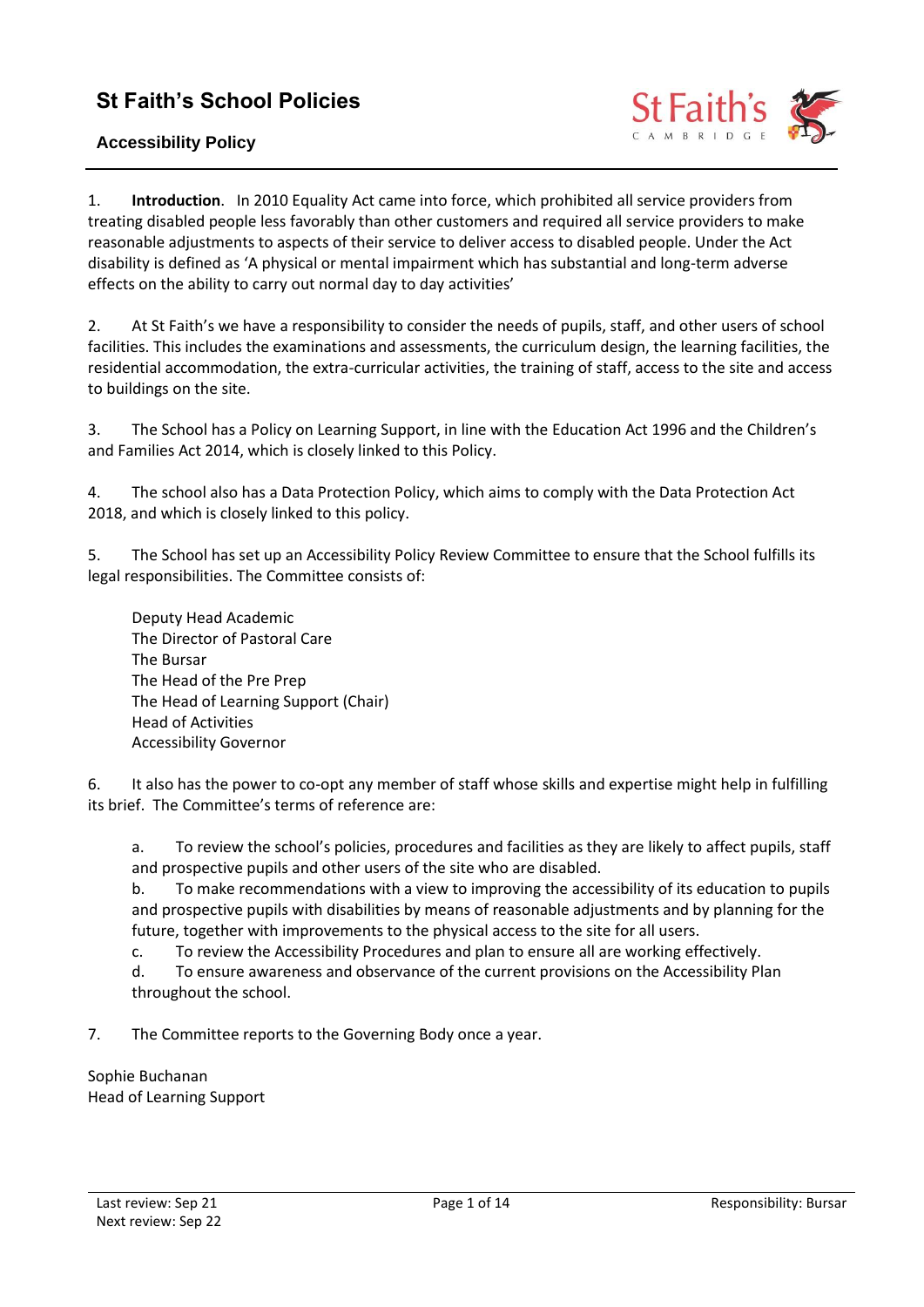## **Accessibility Procedures**

#### **School Context**

St Faith's is a selective co-educational School. Its Methodist Foundation and Mission Statement inform all aspects of school life and establish the individual to be at the heart of the community.

The academic life of the School is central. The guiding principle is whether or not a pupil will be able to cope with the academic demands and structure of school life at St Faith's. The school must feel reasonably sure that it will be able to educate and develop the prospective pupil to the best of his or her ability and in line with the general standards achieved by the pupil's peers. It is only in this way that the pupil will emerge from the school confident and enriched.

Standards of teaching at St Faith's are very high and care is taken when appointing staff to employ skilled and dedicated professionals. These teachers work hard to give pupils individual attention. They are supported by Teaching Assistants in the Pre Prep and Years 3 and 4. Other assistants work in specific departments providing extra help, either to extend or support. Every week teachers in Years 3 to 8 meet to discuss the individual needs of children causing academic or pastoral concern. This information is then published to all teaching staff.

The community of St Faith's from Years 3 to 8 is based on Houses and in the Pre Prep on tutor groups. Each house is run by a Head of House, led by the Director of Pastoral Care. The intention is to provide all the care that is reasonably possible within the house structure.

The School's buildings have developed over the past 132 years. They are a mixture of purpose built and adapted accommodation. While every effort is made to adapt and modernize facilities, the nature of some of the buildings can lead to inflexibility in usage (for instance it is not usually possible to install lifts). In addition, the school has fixed teaching areas for most subjects, based on the principle that it is invaluable to centralize subject facilities. This requires pupils to go from classroom to classroom, often up steps or stairs without lifts.

It is not hard to conclude that any pupil with impaired mobility is going to be put at a disadvantage by these problems, if not prohibited altogether from access to some or all of the educational facilities the school offers. Nor can these matters be reasonably remedied without making major alterations to physical features of the school at prohibitive cost. Even the fruition of long-term plans can only help to ease, rather than solve the problem.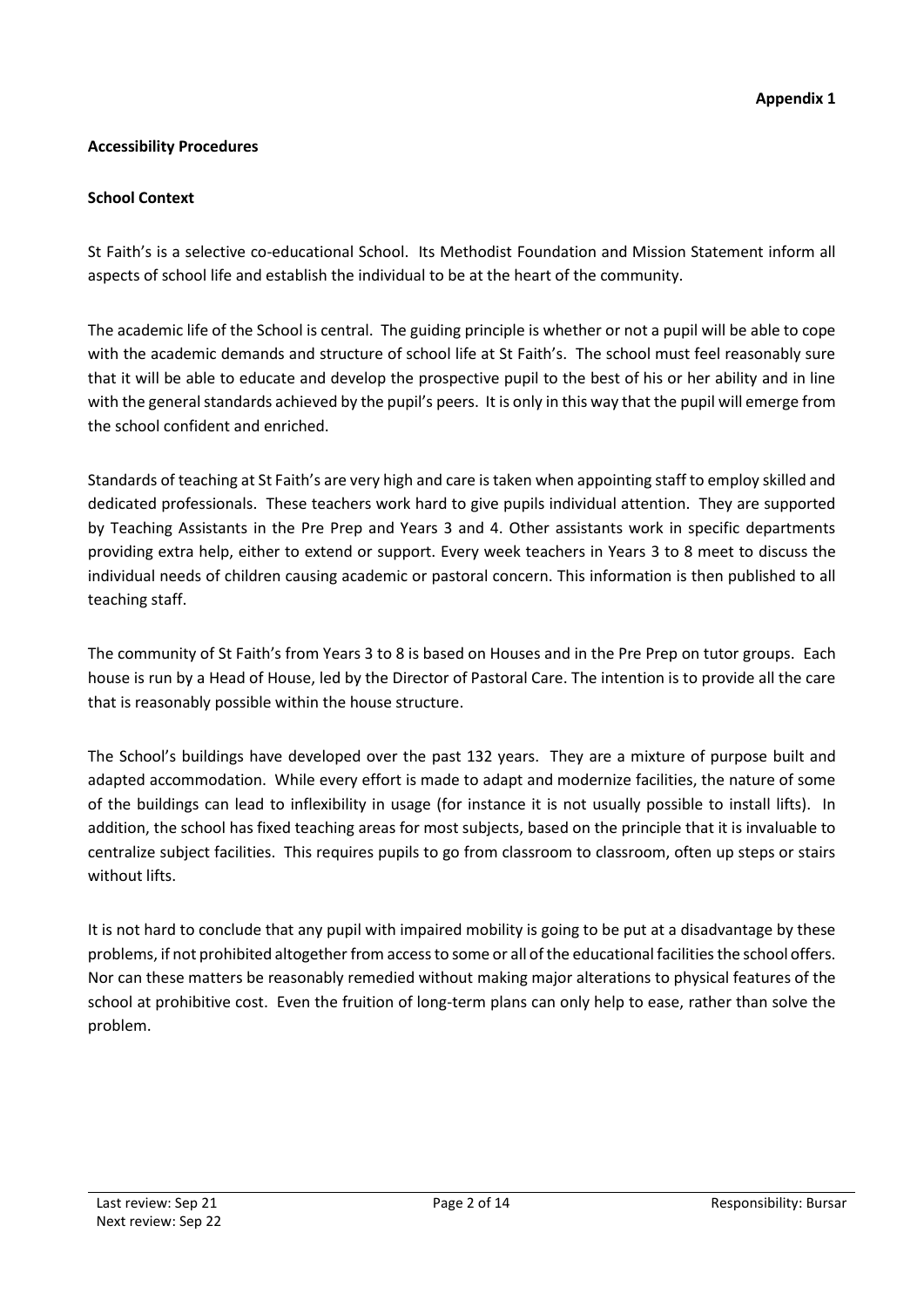#### **Practice**

# **A Accessibility Policy Review Committee**

Deputy Head Academic The Director of Pastoral Care The Bursar The Head of the Pre Prep The Head of Learning Support (Chair) Head of Activities Accessibility Governor

It also has the power to co-opt any member of staff whose skills and expertise might help in fulfilling its brief. The Committee's terms of reference are:

- (1) To review the school's policies, procedures and facilities as they are likely to affect pupils, staff and prospective pupils and other users of the site who are disabled.
- (2) To make recommendations with a view to improving the accessibility of its education to pupils and prospective pupils with disabilities by means of reasonable adjustments and by planning for the future, together with improvements to the physical access to the site for all users.
- (3) To prepare the school's Accessibility Plan every year.
- (4) To review the Accessibility Procedures to ensure all are working effectively.
- (5) To ensure awareness and observance of the current provisions on the Accessibility Plan throughout the school.

The Committee normally meets twice a year. The Chair arranges the meetings and circulates the minutes.

# **B Accessibility Plan**

The Accessibility Plan highlights the current provisions made by the School to improve accessibility and also highlights the plans for the future to improve future provision for accessibility. This plan includes a comprehensive list of school objectives for improvements to facilities in the immediate, short, medium and longer term to improve physical access to the site. The plan forms a separate document and is Appendix 2 of this policy.

# **C Pupils applying to the School**

Parents are asked, prior to assessment, for information on any disability that may affect performance or mobility, including reports from Educational Psychologists. In assessing any pupil or prospective pupil, the school may take such advice from the Learning Support Department, previous settings and/or outside agencies and require such assessments as it regards appropriate. Subject to this, the School will be sensitive to any requests for confidentiality.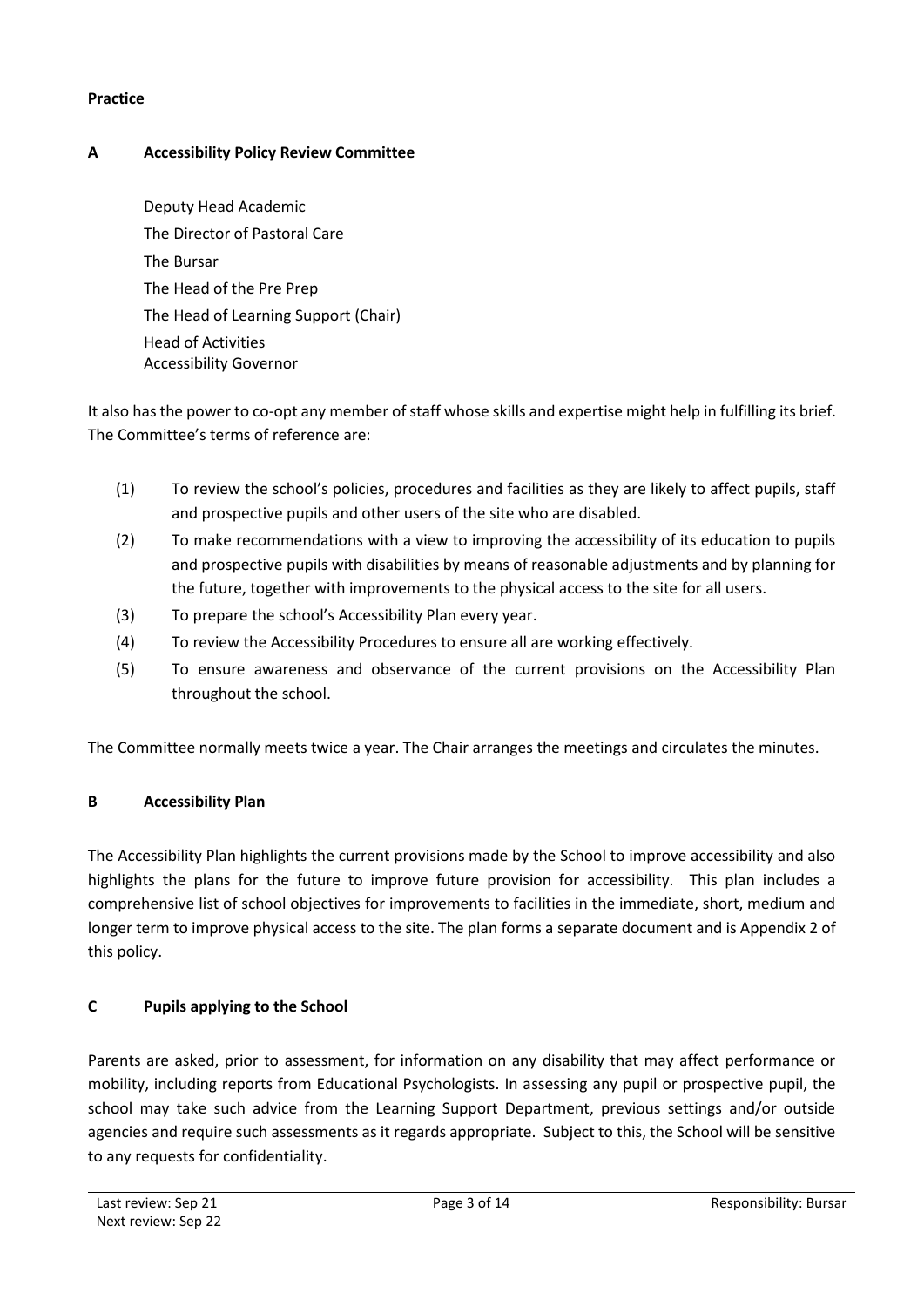# **D Procedures once a pupil has accepted a place at the school**

- The Head of Learning Support is to be notified of any known accessibility issues.
- When house/tutor group allocation is confirmed, information about pupils' needs are given to The Head of Learning Support, The Head of the Pre Prep or The Director of Pastoral Care.
- The pupil is raised at a meeting of the Accessibility Committee if needed.
- The Head of Learning Support contacts new parents with a reminder of the procedures of the Learning Support Department and to arrange a meeting before the start of the year to discuss any necessary support measures.
- The Head of Learning Support liaises with the Deputy Head Academic, Director of Pastoral Care and Head of the Pre Prep to provide information prior to meeting parents at the start of the year and to teachers as necessary.
- The Head of Learning Support adds information to SIMS and adds pupils to the Learning Support List.
- The Deputy Head Academic and The Director of Pastoral Care update an individual concerns list for children in Years 3 to 8 every week. The Head of Pre-Prep updates the Individual Concerns Register fortnightly.

#### **E Procedures once a pupil is at the school**

#### **Those already identified with a pre-existing accessibility need:**

- Appropriate contact will be made with parents of children identified with a pre-existing need by the Head of Pre-Prep, The Head of Learning Support or the Health Centre. Parents of new pupils with a pre-existing accessibility need will be contacted in accordance with the New Pupils' Handbook.
- An annual review of information on SIMS and the level of support needed are undertaken by the Head of Learning Support.
- All children on the Learning Support List are reassessed regularly and parents are informed about the outcome of those assessments.

# **Those identified after joining:**

- Initial support is typically provided in Pre-Prep and Years 3 and 4 by teaching assistants already in class where possible.
- In the Pre Prep, children are referred for investigation by Learning Support by teachers if it is felt to be necessary.
- Regular tests in Years 3 and 4 (and higher Years as needed) identify approximately the lowest 25% for Wave 2 (small group) support. Observation by TAs and Learning Support teachers identifies children unable to respond well within small group – approximately the lowest 25% of the small group – for Wave 3 ( individual ) support.
- Screening by the Learning Support department takes place to ascertain the possibility of the following learning barriers: Auditory processing; Tracking / visual; Language disorder; Specific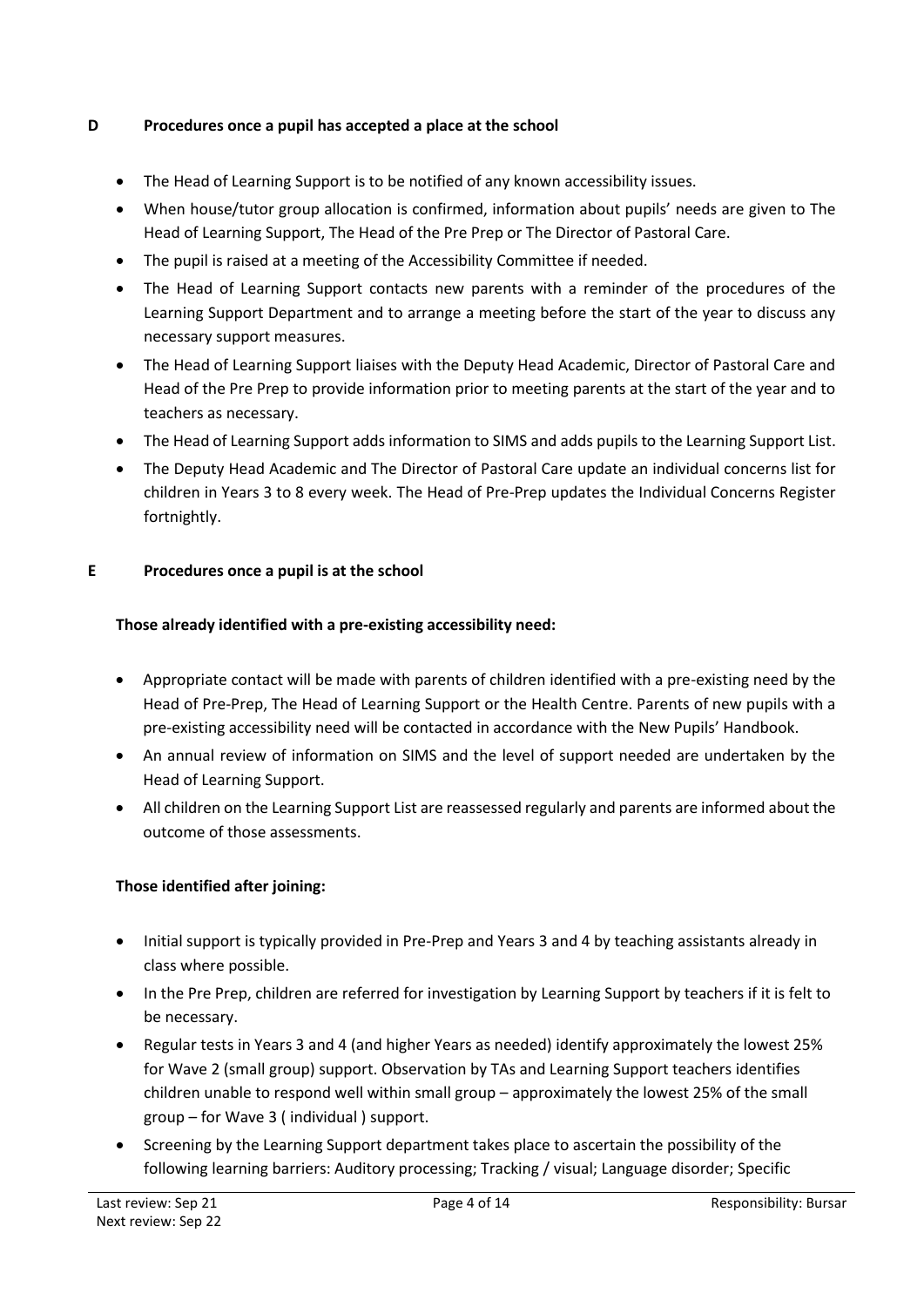literacy difficulty; and Dyspraxia. Referrals are made to outside agencies as needed and recommendations from outside agencies inform individual Learning Support programmes and are fed back to small-group teachers and class teachers. The Learning Support Department may provide 1:1 sessions in School for up to 2 sessions per week usually for a maximum of three years. Progress of children continues to be monitored by class teachers. Further information can be found in the Learning Support Policy, under the section titled, 'Co-ordinating arrangements'.

- The Head of Learning Support attends the handover meeting between Pre Prep and Year 3 teachers. A handover meeting between Years 4 and 5 is critical and attended by all relevant teachers.
- Teachers can make referrals to Learning Support with the guidance of their HOD, with particular attention being paid in this respect to those children *not* in the lowest 25%, but whose profile may suggest a specific learning difficulty or barrier to learning.
- Booster courses to cover basic skills may be run as needed including in Year 8.
- Class lists for cover should include indications of particular strength or weakness and any special needs.
- Parents should be informed if their child is in Wave 2 or above, and the Learning Support Department liaises regularly with the parents of all children on the Learning Support List.
- Any further Medical, Pastoral, Behavioural and Dietary issues raised through the Head of the Pre Prep, Director of Pastoral Care, or The Health Centre will be added to SIMS.

# **F Procedures for staff applying for jobs**

All applicants for positions at the school are required to fill in a generic application form (some parts are altered depending on the nature of the job). There are standard questions on each application form that enable the school to make the necessary adjustments to provide the required access for all potential candidates. On receipt of the form the person(s) scrutinising the applications will then take the appropriate steps. The forms are updated by the Bursar.

# **G Procedures for trips and visits**

For overnight trips the lists of Allergies and Medical Conditions have clear advice and procedures to be followed to ensure all pupils with Individual needs are catered for. These lists are available on SIMS. Where trips or visits are not accessible to pupils, due for example to injury, alternative activities will be provided wherever possible in school.

# **H Procedures for external users of the site**

- The key points of contact are the Bursary Staff who know and understand accessibility arrangements for external use.
- All booking forms clearly refer to the accessibility requirements of the particular facility.

# **I Procedures for visitors to the site**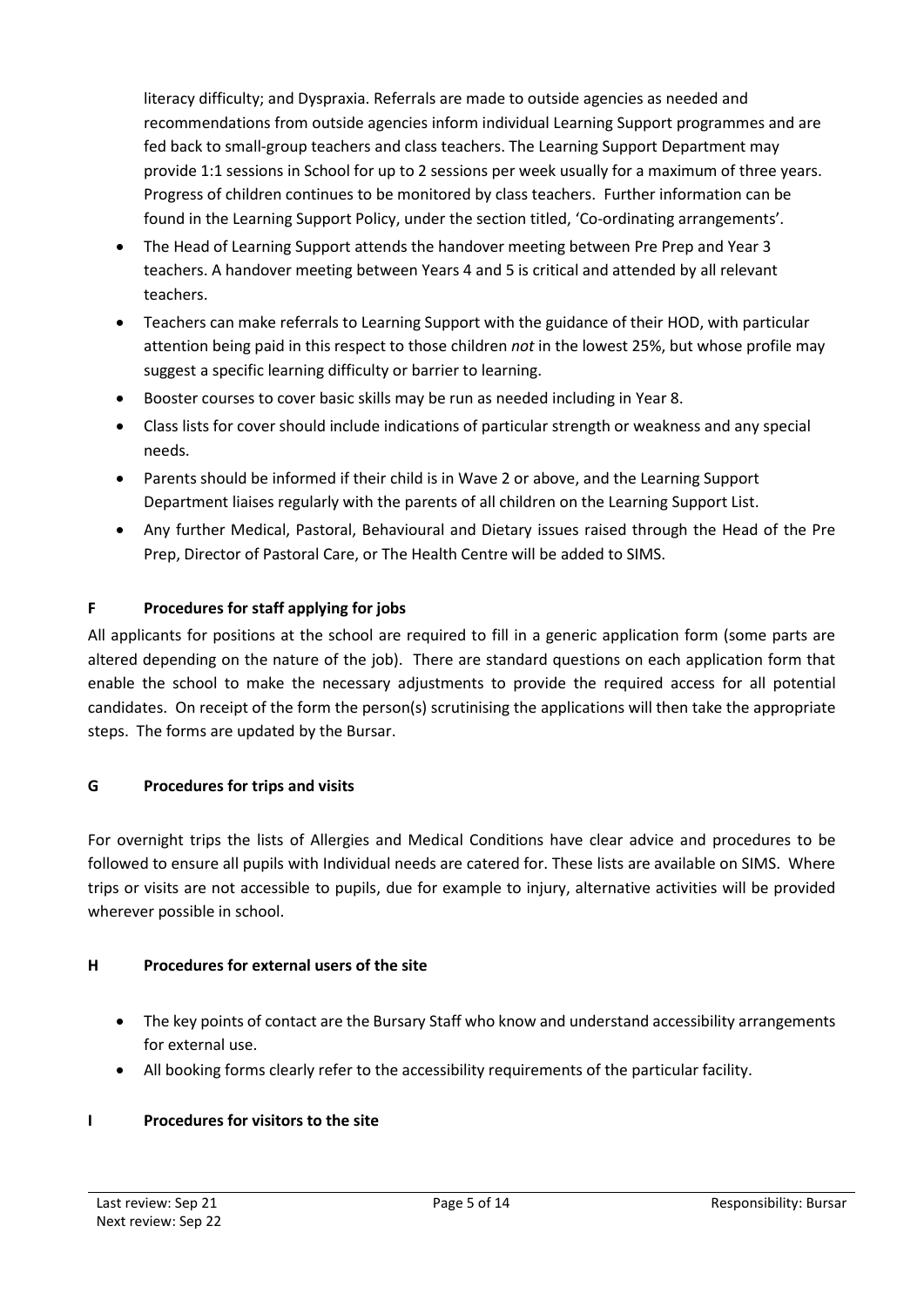- All visitors to the site should go to School Office to sign in and be provided with a Visitor's Badge; red lanyards indicate those who must be accompanied, whilst green are for those visitors who have appropriate safeguarding checks in place and do not need to be escorted.
- Bursary Staff (external users) and the Registrar (perspective parent visits) are the main points of contact for any accessibility needs.

## **J Procedures for after-school activities**

- Procedures are provided in the school Co-Curricular policy. This states that reasonable adjustments will be made where possible in order that all children can have the opportunity to access the programme.
- The child's tutor should inform The Head of Activities, who will in turn advise external activity providers of any medical, pastoral, behavioural, dietary or learning difficulties which might impact on the activity in order that they make reasonable adjustments if possible, to include the child.
- Bursary staff will check that external personnel running an after school activity have in-date first aid/severe allergy training and are aware of school procedures for dealing with injury or medical emergency, including telephone access to the late stay supervisor.

#### **K Procedure for returning to school after time away**

- In the case of a child returning to school following an injury, the HoPP, the HoH or Director of Pastoral Care will contact the child's tutor and class teachers, following a return to School discussion with parents, to make arrangements for alterations to timetable and access to rooms using alternative routes. Further information can be found in Appendix 3 of the Pastoral Behaviour and Discipline Policy.
- In the case of a member of staff returning to work following an injury, The Deputy Head, Bursar or Head of Pre Prep will conduct a return to work interview and make recommendations for any necessary alterations.

# **L Staff Training**

• Staff training on matters relating to individual needs and accessibility needs, including medical needs, are listed on the Accessibility Plan as ongoing actions.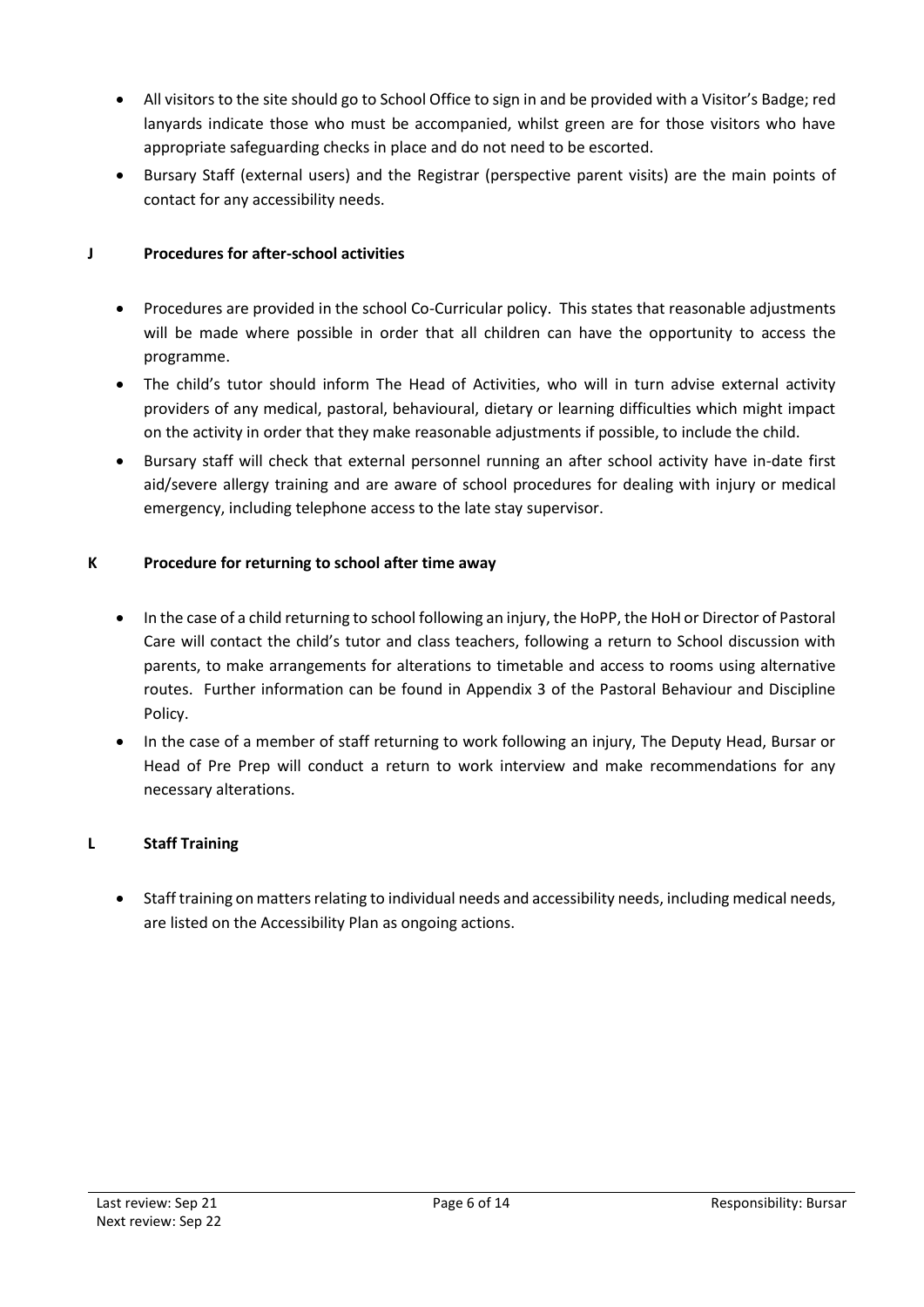# **Accessibility Plan**

## **Ethos and Aims of St Faith's**

St Faith's aims to offer the highest quality of teaching and learning and support all pupils in the pursuit of academic and personal excellence. We have high expectations of all of our pupils and we strive to ensure that each and every pupil can take part in the whole school curriculum. We value the diversity of our school community and appreciate the contribution that pupils with special educational needs (SEN) and/or disabilities can bring to school life.

We have an admissions policy and criteria (available to view on our website) which seeks to remove barriers to entry to our school for pupils with special needs and/or disabilities. We strive to be a fully inclusive and welcoming school as our mission statement states, St Faith's provides a broad, inclusive and inspiring education for children up to the age of 13 through a diverse and stimulating curriculum and a cherishing Christian environment which values the diversity in society and welcomes children from all religious and cultural backgrounds.

We regularly review and take steps to improve the physical environment of the school in order to increase the extent to which disabled pupils are able to take advantage of education and associated services offered by the school. Recently we have provided a mobile ramp to ease access to areas such as the Surgery.

We provide written information to pupils with disabilities in ways that are user-friendly and fully support the pupils in their learning experience.

Our staff regularly review their teaching strategies to ensure that any potential barriers to learning and participation by disabled pupils are removed. We support our teaching and non-teaching staff with a programme of in-depth training designed to raise their awareness of disabilities and to enable them to minimise any potential difficulties for pupils. We promote the importance of using language that does not offend amongst both our staff and our pupils and ensure that, wherever possible, positive examples of disability are portrayed in teaching materials.

#### **Context**

As at September 2021 St Faith's has 2 pupils with an EHC Plan. There are 58 children in the SEN Support Category, no Looked After Children (LAC) and 46children have English as Additional Language (EAL).

We have 58 pupils with specific or diagnosed difficulties. These include neuro-developmental difficulties, dyslexia, dyspraxia, visual impairment, hearing impairment, non-verbal learning difficulties, auditory processing difficulties, speech and language needs including pragmatic language difficulties and social communication and emotional needs, including ASD and ADHD etc. We have **1** child with Epilepsy.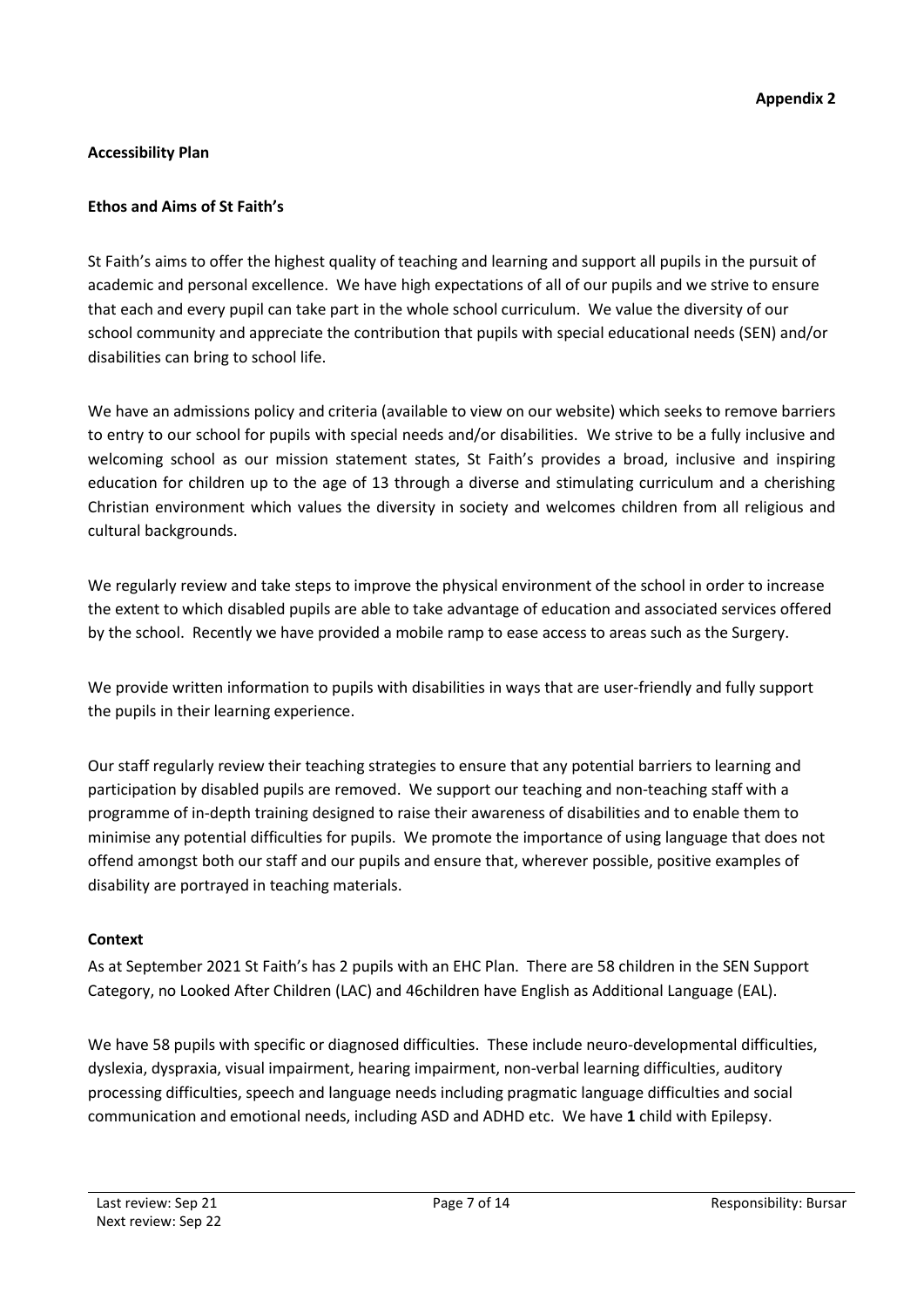We take a fully inclusive approach to our staff recruitment and aim to appoint the best person based on their skill set and qualifications and regardless of any disability he/she might have. We actively implement the school's equal opportunities policy for staff in the day-to-day management of St Faith's. We have staff with medical disabilities including MS and all staff are provided with the necessary support for their roles. We regularly review our staff's needs to ensure these are being met.

We will regularly monitor the success of the plan and it will also be reviewed annually by the governing body and the school's disability policy review committee (as above).

# **Action Plan**

The following has been carefully considered by the school's disability policy review committee and is regularly monitored:

- Admissions
- Attainment
- Attendance
- Exclusions
- Education
- Extra-curricular activities
- Governing body representation
- Physical school environment
- Selection and recruitment of staff
- Sporting education and activities
- Staff training
- Welfare

The results of St Faith's continuous monitoring of the above has informed the action plan below which relates to the following ISI Regulatory Standards on special educational needs and disability:

#### **Accessibility Plan**

Schedule 10 of The Equality Act 2010 requires schools to have a three-year accessibility plan.

#### **Accessibility Plan Content**

The accessibility plan shows how we will:

- Increase the extent to which disabled pupils (including those with learning difficulties) can participate in the school's curriculum;
- Improving the provision to disabled pupils of information which is already in writing for pupils who are not disabled
- Improving the physical environment of the school in order to increase the extent to which disabled pupils are able to take advantage of education and associated services offered by the school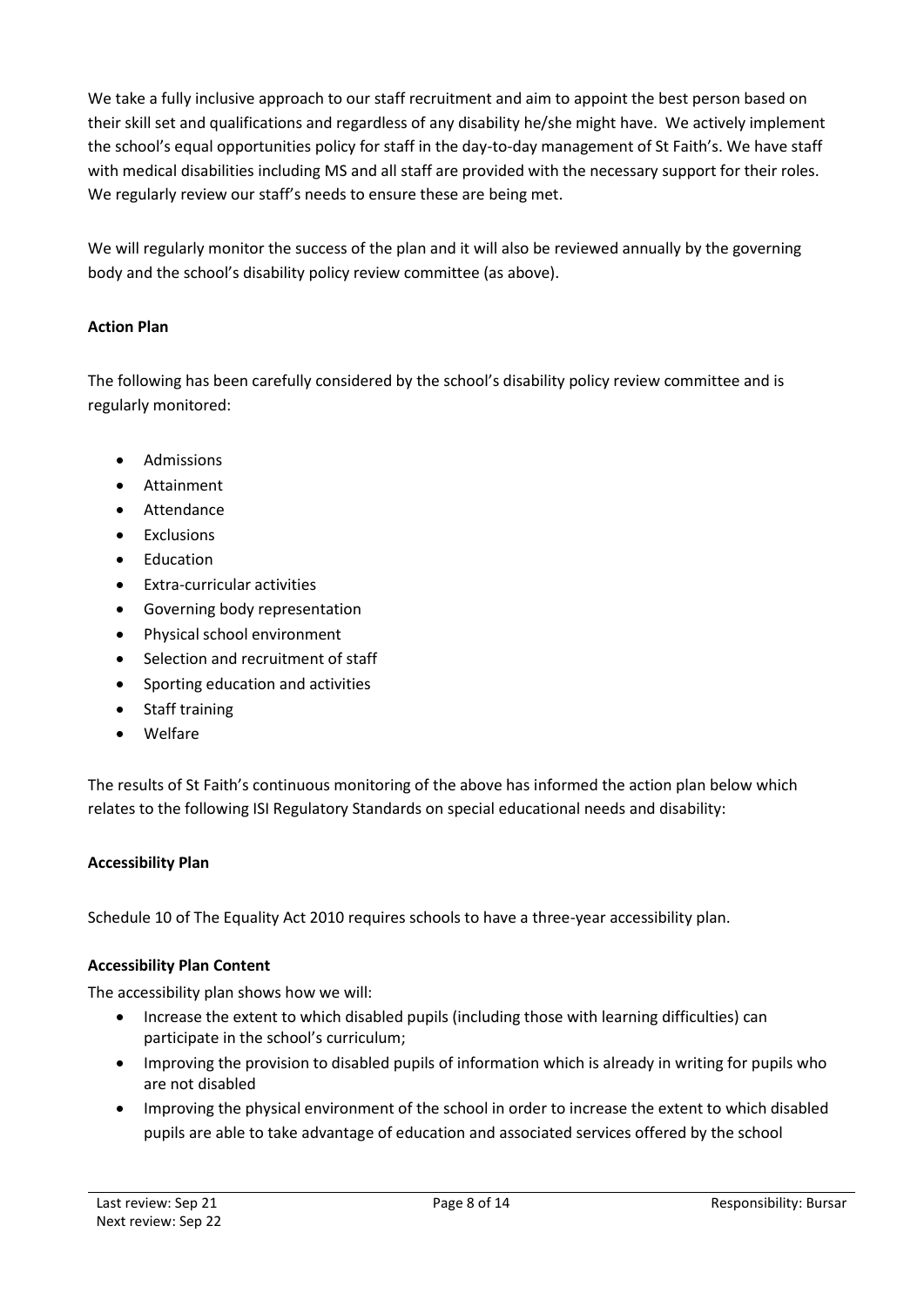# **Appendix 3**

# **Accessibility Plan 2019-2022**

# **ISSR Regulation 17**

| <b>Target</b>                                                                                                                           | Lead   | <b>Action Required</b>                                                                                         | <b>Support</b>                               | <b>Resources</b><br>Required                                   | <b>Evidence of Impact on</b><br><b>Stakeholder</b>                                                                                                                                                                                                                              | <b>Target Date</b> | <b>Completion</b><br><b>Date</b> |
|-----------------------------------------------------------------------------------------------------------------------------------------|--------|----------------------------------------------------------------------------------------------------------------|----------------------------------------------|----------------------------------------------------------------|---------------------------------------------------------------------------------------------------------------------------------------------------------------------------------------------------------------------------------------------------------------------------------|--------------------|----------------------------------|
| To provide increased access to<br>assistive technology for pupils with<br>SEND as part of the whole school<br>digital learning strategy | LED/SB | Training for all staff                                                                                         | <b>LED</b><br><b>NMH</b><br><b>RPB</b><br>MS | Time for INSET                                                 | Staff will be upskilled and<br>confident to plan and teach<br>lessons which incorporate<br>assistive technology.<br>Pupils with SEND will be<br>facilitated to access<br>programmes such as One<br>Note whilst at school in all<br>relevant classes and at home<br>for homework | Ongoing            |                                  |
|                                                                                                                                         |        | Consider options for facilitating<br>improved access to hardware on<br>site                                    | RPB/MS                                       | Redistribution<br>of school<br>owned<br>Surface Pro<br>devices | Children with SEND to have<br>their own regulated device,<br>improving access to<br>curriculum, increased ability<br>to realise potential, increased<br>independent learning                                                                                                    | Sep 20             | Sep 20                           |
|                                                                                                                                         |        | Improve network connectivity<br>throughout the site                                                            | RPB/MS                                       | Improved WiFi<br>network<br>throughout<br>the site             | Pupils with SEND will be able<br>to access the internet and<br>One Note whilst at school                                                                                                                                                                                        | August<br>2020     | May 2020                         |
|                                                                                                                                         |        | Trial the functions of One Note<br>with pupils who have existing<br>SEND, following its use during<br>Lockdown | LED/NMH                                      |                                                                |                                                                                                                                                                                                                                                                                 | <b>July 2020</b>   |                                  |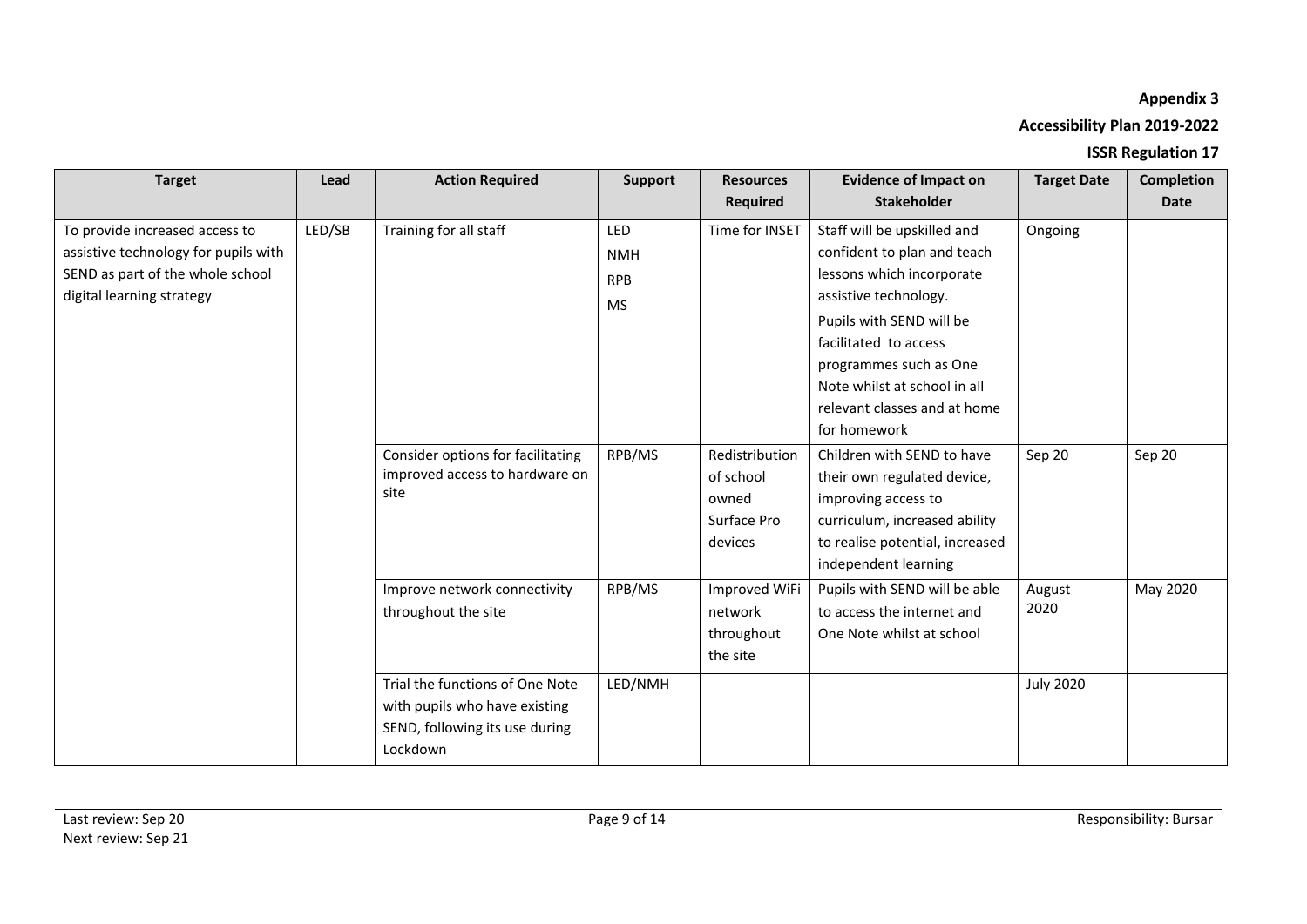| <b>Target</b>                                                                                                                     | Lead       | <b>Action Required</b>                                                                                                                                                                                                                                   | <b>Support</b>                                             | <b>Resources</b> | <b>Evidence of Impact on</b>                                                                                                                                                           | <b>Target Date</b>                    | Completion                                          |
|-----------------------------------------------------------------------------------------------------------------------------------|------------|----------------------------------------------------------------------------------------------------------------------------------------------------------------------------------------------------------------------------------------------------------|------------------------------------------------------------|------------------|----------------------------------------------------------------------------------------------------------------------------------------------------------------------------------------|---------------------------------------|-----------------------------------------------------|
|                                                                                                                                   |            |                                                                                                                                                                                                                                                          |                                                            | Required         | <b>Stakeholder</b>                                                                                                                                                                     |                                       | <b>Date</b>                                         |
| To improve accessibility to the<br>School website                                                                                 | KP         | To incorporate accessibility<br>functionality into the school<br>website                                                                                                                                                                                 |                                                            |                  | Improved accessibility for<br>anyone with a disability                                                                                                                                 | JApr 22                               |                                                     |
| To improve accessibility to school<br>online information                                                                          | SB         | To incorporate accessibility<br>functionality into the school<br>website                                                                                                                                                                                 | <b>MS</b>                                                  |                  | Improved accessibility for<br>anyone with a learning<br>disability                                                                                                                     | Sep 22                                |                                                     |
| To facilitate inclusive provision for<br>a deaf pupil, fulfilling the<br>requirements of his EHCP                                 | SB         | Deaf awareness training for all<br>staff<br>Employ a 1-1 TA                                                                                                                                                                                              | LW<br><b>RPB</b>                                           |                  | Pupil will have full access to<br>the site and all educational<br>opportunities at St Faith's                                                                                          | Ongoing<br>whilst pupil is<br>on role | Ongoing                                             |
| Ensure that the induction<br>procedure has regard for<br>accessibility needs<br>SEN/Medical/Pastoral                              | SB         | To review the procedures for<br>induction with Deputy Head and<br>Director of Pastoral Care to<br>ensure that accessibility needs<br>are being sufficiently considered<br>and catered for in the school<br>Induction procedures for staff<br>and pupils. | <b>JPD</b><br><b>MC</b><br><b>RPB</b>                      |                  | Accessibility needs will be<br>taken into account and this<br>will be made clear in the<br>Induction Handbook and any<br>associated paperwork.<br>Applies to both pupils and<br>staff. | <b>TBC</b>                            | Ongoing                                             |
| To ensure teaching staff are trained<br>to support children with dyslexia,<br>dyspraxia, visual impairment,<br>hearing impairment | <b>SB</b>  | Programme of training for staff<br>to improve awareness when<br>required. Source external<br>trainers to deliver training when<br>required.                                                                                                              | Learning<br>Support Dept<br><b>LED</b><br>Health<br>Centre |                  | Inclusive teaching and<br>learning for children with<br>SEND                                                                                                                           | Ongoing                               | Ongoing                                             |
| To provide WC facilities to School<br>House                                                                                       | <b>RPB</b> | Install disabled WC facilities into<br><b>School House</b>                                                                                                                                                                                               | <b>RM</b>                                                  | Finance          | Proximity of facilities                                                                                                                                                                | <b>TBC</b>                            | Included in<br>the School<br>Masterplan;<br>pending |
| To improve physical access to all<br>floors in School House                                                                       | <b>RPB</b> | Incorporate into school<br>Masterplan                                                                                                                                                                                                                    |                                                            | Finance          | Improved physical access                                                                                                                                                               | <b>TBC</b>                            | Included in<br>the School                           |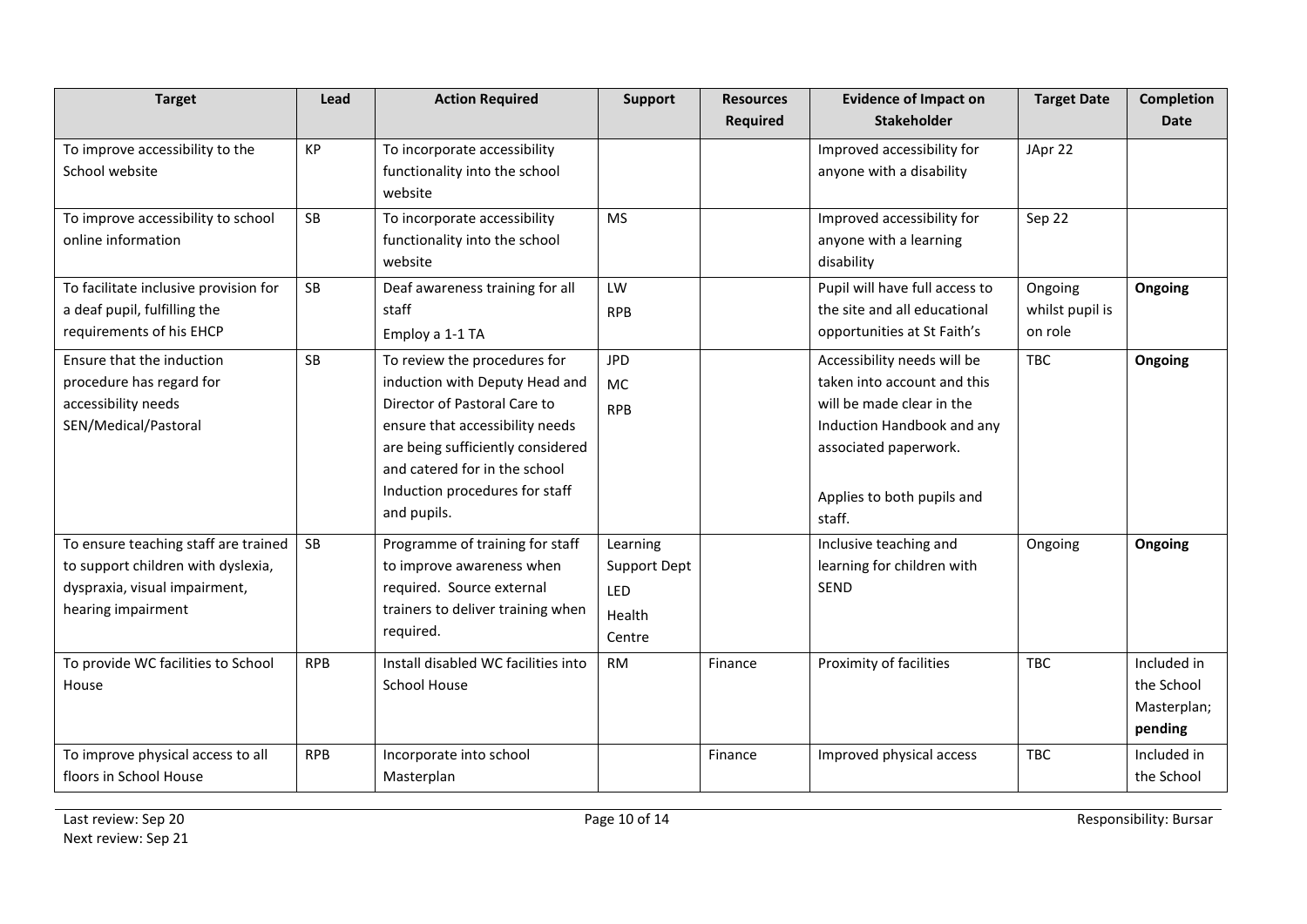| <b>Target</b>                     | Lead       | <b>Action Required</b>  | Support | <b>Resources</b> | <b>Evidence of Impact on</b> | <b>Target Date</b> | Completion  |
|-----------------------------------|------------|-------------------------|---------|------------------|------------------------------|--------------------|-------------|
|                                   |            |                         |         | <b>Required</b>  | <b>Stakeholder</b>           |                    | Date        |
|                                   |            |                         |         |                  |                              |                    | Masterplan; |
|                                   |            |                         |         |                  |                              |                    | pending     |
| To improve physical access to all | <b>RPB</b> | Incorporate into school |         | Finance          | Improved physical access     | <b>TBC</b>         | Included in |
| floors in Leyspring               |            | Masterplan              |         |                  |                              |                    | the School  |
|                                   |            |                         |         |                  |                              |                    | Masterplan; |
|                                   |            |                         |         |                  |                              |                    | pending     |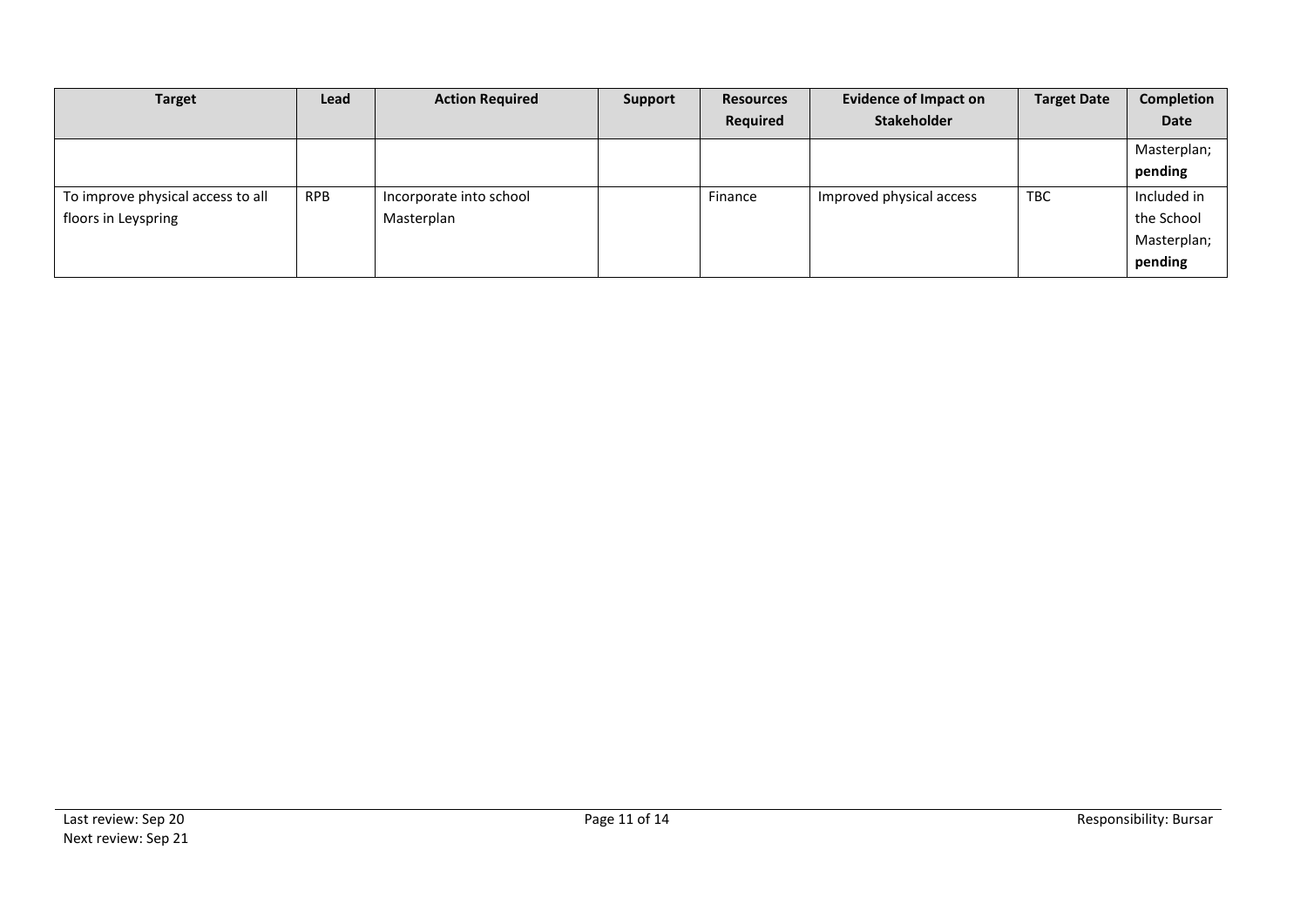# **Appendix 4**

# **Accessibility Plan 2016-2019**

## **ISSR Regulation 17**

| <b>Target</b>                                                                                                            | Lead             | <b>Action Required</b>                                                                                                                | Support            | <b>Resources</b><br><b>Required</b> | <b>Evidence of Impact on</b><br><b>Stakeholder</b>                                                                                                                       | <b>Target Date</b>                                                                                                   | <b>Completion</b><br><b>Date</b>                                                          |
|--------------------------------------------------------------------------------------------------------------------------|------------------|---------------------------------------------------------------------------------------------------------------------------------------|--------------------|-------------------------------------|--------------------------------------------------------------------------------------------------------------------------------------------------------------------------|----------------------------------------------------------------------------------------------------------------------|-------------------------------------------------------------------------------------------|
| To improve physical access to the<br><b>Health Centre</b>                                                                | <b>RPB</b>       | Ramp provided outside the Health<br>Centre                                                                                            | AEP/MH             | £0.2k                               | Unimpaired access for the<br>school community to the<br><b>Health Centre</b>                                                                                             | August 2019                                                                                                          | August 2019                                                                               |
| To enhance parking facilities and<br>improve access to the site                                                          | RPB/AP           | Monitor use of parking spaces;<br>create new arrangement at Sports<br>Hall car park; to provide access via<br>Headmaster's House gate | AP/JPD             | £0.6K                               | Ease of drop off and pick up<br>has been established through<br>the creation of Disabled<br>Parking and parent and child<br>parking bays in the Sports<br>Hall Car Park. | Sports Hall car<br>park<br>arrangements<br>completed<br>and drop and<br>run system<br>established in<br>January 2017 | January<br>2017                                                                           |
| To ensure teaching staff are<br>trained to support children with<br>severe allergies and epilepsy and<br><b>Diabetes</b> | Surgery          |                                                                                                                                       | <b>MC</b>          | Time on Inset<br>day                | Severe allergy training<br>delivered by School Nurses                                                                                                                    | Annual                                                                                                               | Severe<br>allergy<br>training<br>delivered by<br>School<br>Nurses in<br>September<br>2017 |
| Provision for hard of hearing<br>across school                                                                           | <b>RPB</b>       | Provide suitable mobile devices<br>Programme to be advanced<br>according to demand                                                    | Network<br>Manager | Tbc                                 | Appropriate resources in<br>place                                                                                                                                        | To be<br>reviewed in<br>September<br>2017                                                                            | Review<br>completed                                                                       |
| To ensure refresher training is<br>given to all staff on supporting<br>children with diabetes.                           | Health<br>Centre |                                                                                                                                       | <b>MC</b>          | Time on Inset<br>day                | Training delivered by surgery<br>staff resulting in staff feeling<br>more confident with                                                                                 | Jan 2017                                                                                                             | Competed<br>January<br>2017                                                               |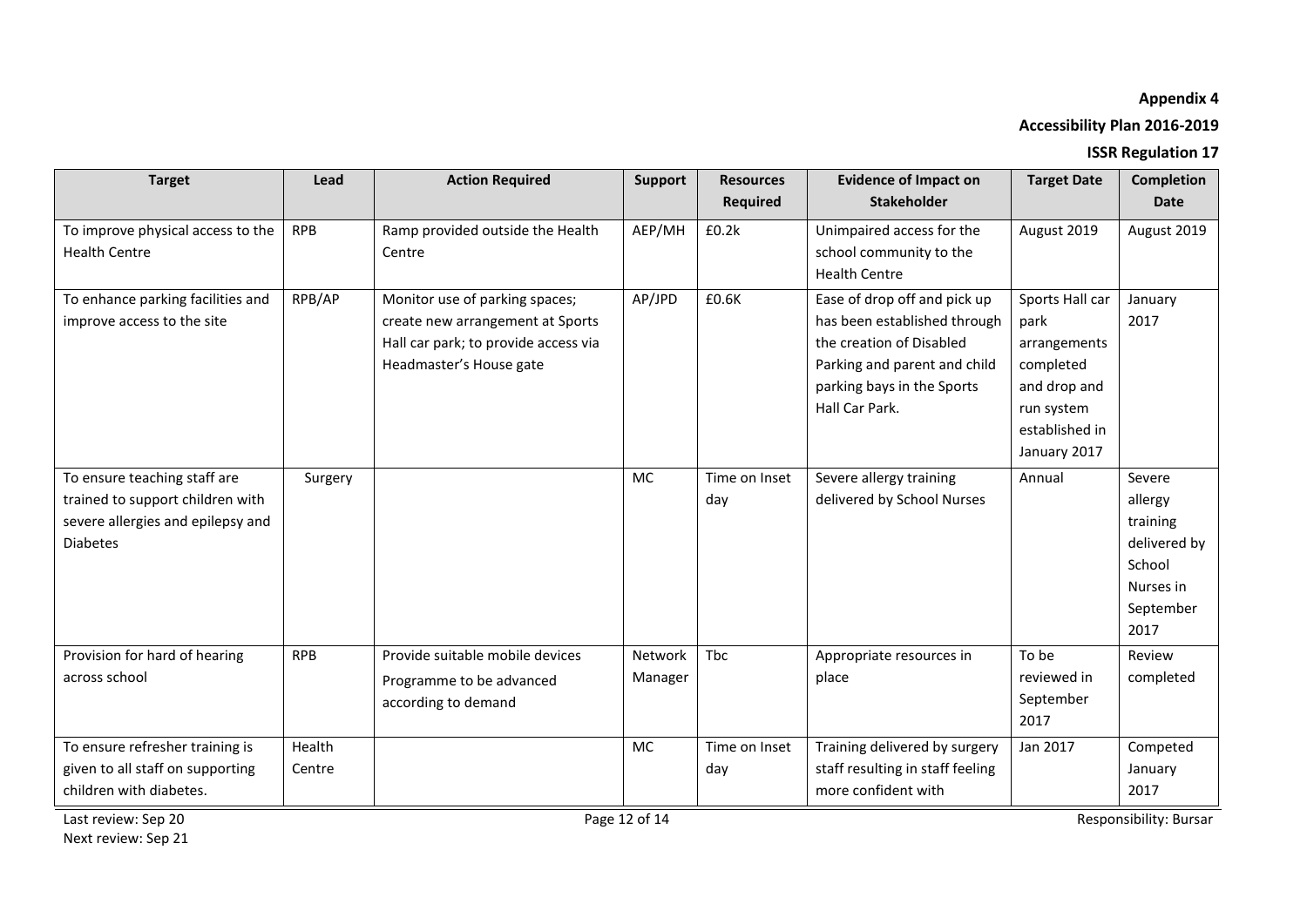| <b>Target</b>                                                                                                                       | Lead       | <b>Action Required</b>                                                                                                     | Support       | <b>Resources</b>                                                         | <b>Evidence of Impact on</b>                                                                                                                                                                                                                 | <b>Target Date</b>                         | <b>Completion</b>                                                                                |
|-------------------------------------------------------------------------------------------------------------------------------------|------------|----------------------------------------------------------------------------------------------------------------------------|---------------|--------------------------------------------------------------------------|----------------------------------------------------------------------------------------------------------------------------------------------------------------------------------------------------------------------------------------------|--------------------------------------------|--------------------------------------------------------------------------------------------------|
|                                                                                                                                     |            |                                                                                                                            |               | <b>Required</b>                                                          | <b>Stakeholder</b>                                                                                                                                                                                                                           |                                            | <b>Date</b>                                                                                      |
|                                                                                                                                     |            |                                                                                                                            |               |                                                                          | supporting children with<br>diabetes.                                                                                                                                                                                                        |                                            |                                                                                                  |
| To enhance the provision for<br>hard of hearing in School House<br>to enable children with hearing<br>loss to access the curriculum | <b>RPB</b> | Provide induction loop in main<br>reception<br>Programme to be advanced<br>according to demand                             | RPB/CC        | £3k                                                                      | Appropriate resources in<br>place in School House to<br>offer improved support.                                                                                                                                                              | November<br>2016                           | Work<br>completed<br>October<br>2016                                                             |
| To ensure teaching staff are<br>trained to support children with<br>ASD and ADHD.                                                   | CT         | Programme of training for staff to<br>improve awareness when required.<br>Source external trainers to deliver<br>training. | LD            | Time on staff<br><b>INSET and</b><br>funding for<br>external<br>speakers | Fintan O'Regan delivered<br>training for all staff on<br>strategies to support children<br>with ADHD.<br>A diabetic nurse and her<br>diabetic assistance dog<br>delivered training for all staff<br>on Diabetes. Completed<br>September 2016 | To be<br>completed by<br>September<br>2016 | September<br>2016                                                                                |
| To enable all children and staff to<br>have access to the network<br>across the site.                                               | <b>RPB</b> | To provide network access to rooms<br>24a and 33e                                                                          | $\mathsf{CC}$ | £68k                                                                     | Improved access to<br>computing devices which<br>enables children to access<br>the curriculum more<br>effectively.                                                                                                                           | September<br>2016                          | Completed<br>September<br>2016                                                                   |
| Improve physical access to<br>Newton building first floor                                                                           | <b>RPB</b> | Install chair lift or similar to enable<br>access from Sports Hall                                                         | <b>MH</b>     | <b>Thc</b>                                                               | Access to first floor via Sports<br>Hall                                                                                                                                                                                                     | Sep 16<br>Linked to<br>master plan         | Access plan<br>via Sports<br>hall lift<br>established.<br>New gate on<br>Newton<br>road in place |